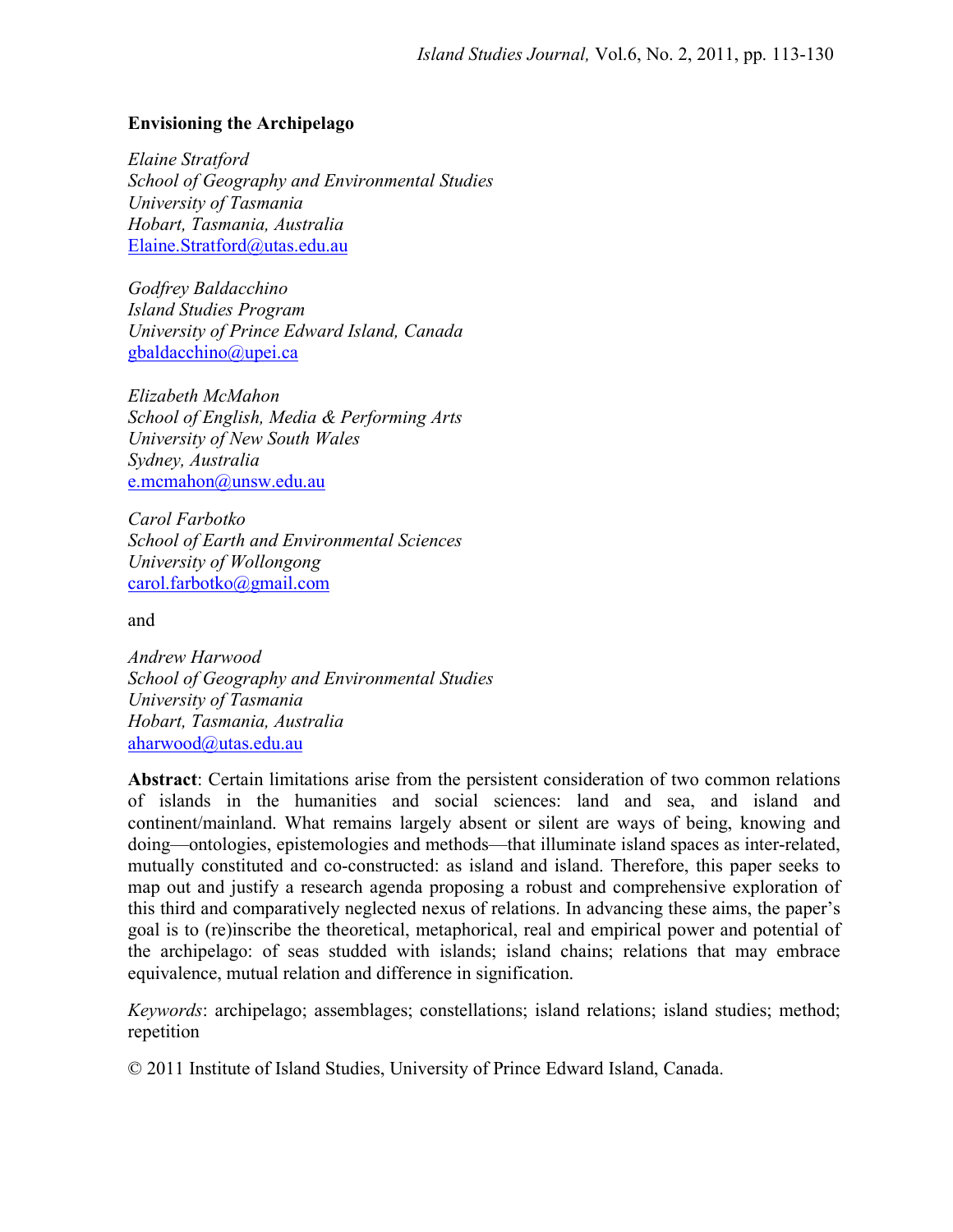# **Openings**

Contemporary scholarship in the social sciences and the humanities tends to settle upon two somewhat overworked topological relations of islands. The first predominant relation presents a clear focus on islands' singularity, unique histories and cultures, crafted and inscribed by the border between *land* and *sea*. The second distinguishes *islands* from *mainlands/continents*, and dwells on their differences from these larger settings.

Both relations serve various purposes: the first, perhaps, for espousing the specificity and identity claims of island peoples for their own spaces, voices and practices, and reversing the exotic renditions of island tropes and lives; the second, for celebrating or critiquing neocolonial and postcolonial subordinations, and marking attendant tensions in islandmainland affairs—for example, in geopolitics. Nevertheless, the tendency in island studies scholarship to focus on such relations, often categorically, cannot do justice to the rich subject matter at hand. Indeed, such rhetorics can be conscious and unconscious acts to reduce and manage complexity for convenience, benign indifference, or malevolent resolve; they produce dominant discourses *about* and *on* islands and islanders rather than *with, from* or *for* them. With Edmond & Smith (2003: 7), we advocate a scholarship that deploys the island as "a model, rather than simply a site" of investigation. Hence, the question: what model/s and how can island studies scholars attend to the range, specificity and dynamism of their inter-relation?

Thus, these prevailing topological relations do not engage with less defensive, potentially novel, powerful and revealing commonalities and relations of islands *qua* islands. There is need, then, to articulate new research agendas to explore alternative cultural geographies and alternative performances, representations and experiences of islands. Different relations need to be thought through, and established relations considered differently. In short, we seek to understand archipelagos: to ask how those who inhabit them or contemplate their spatialities and topological forms might view, represent, talk and write about, or otherwise experience disjuncture, connection and entanglement *between and among* islands. In doing so, we first assume, *a priori*, and then seek to map, the existence, implications and affect of archipelagic relations. The latter arise "in the midst of *in-between-ness*: in the capacities to act and be acted upon [by] … forces or intensities … that pass body to body (human, nonhuman, part-body, and otherwise)" (Seigworth & Gregg, 2010: 1).

Acknowledging these foundational assumptions, presumptions about *how* archipelagic relations manifest, operate or circulate are to be avoided nevertheless. Rather, their possibility may provide novel opportunities to unsettle certain tropes: singularity, isolation, dependency and peripherality; perhaps even islandness and insularity. Tracing the existence, implications and affect of archipelagic relations will also demand and expect various theoretical, methodological and empirical innovations if island scholars and colleagues in allied fields are to understand how this 'world of islands' (Baldacchino, 2007) might be experienced in terms of networks, assemblages, filaments, connective tissue, mobilities and multiplicities. This tracing of archipelagic relations may constitute a form of counter-mapping, which DeLoughrey (2007) has termed *archipelagraphy*: a re-presentation of identity, interaction, space and place that comes across in different combinations of affect, materiality, performance, things. Such counter-mapping requires a double-destabilization: dislocating and de-territorializing the objects of study—the fixity of island difference and particularity—and constituting in their place a site or viewing platform by which they are perceived and analysed afresh and anew.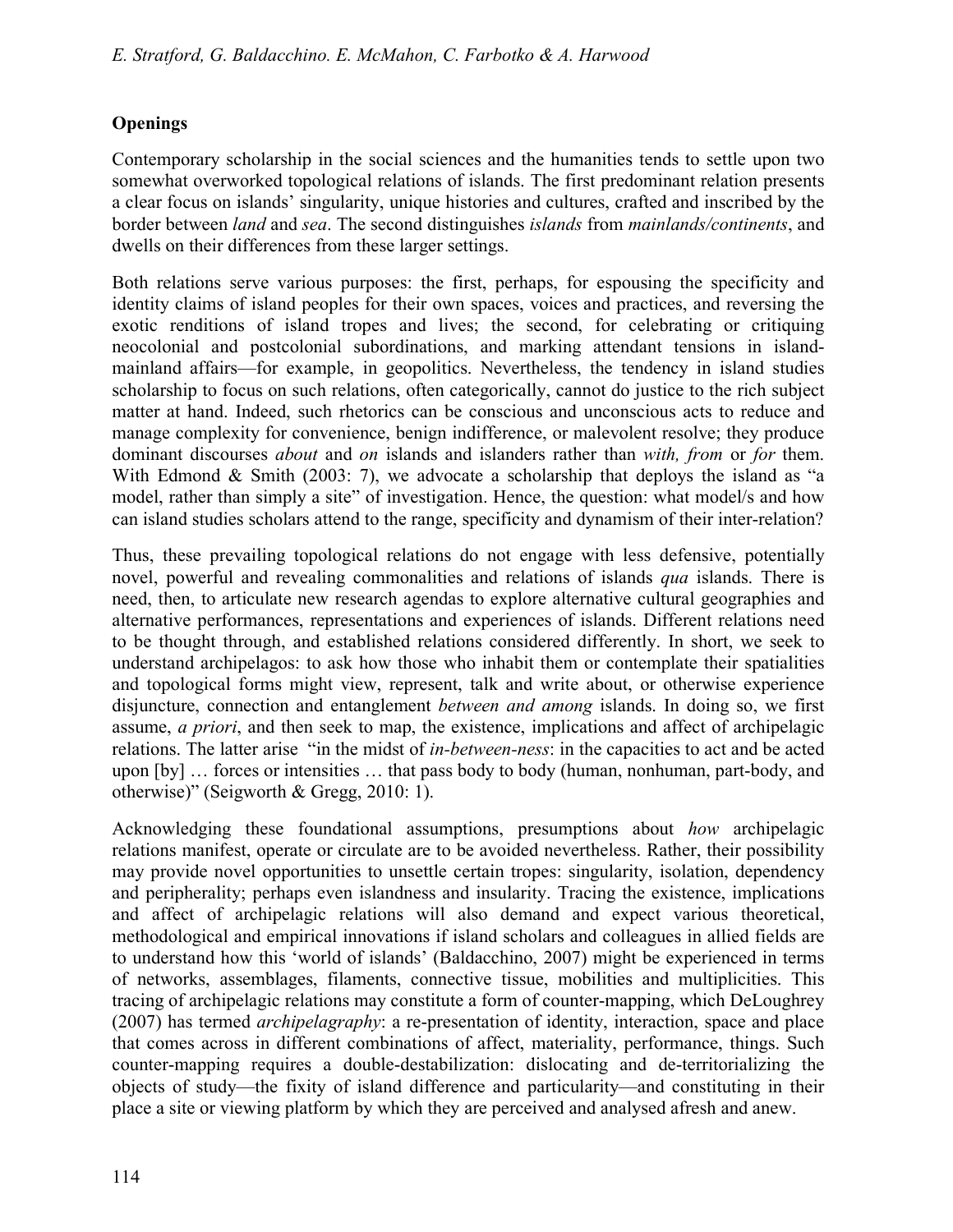### **Island Relations**

Islands embody a "contradictory geography" (Williams, 2010: 290). Their spatialities are characterized typically by three relatively durable topological and binary relations: land and water, island and continent/mainland, and island and island; in Olsson's (1992) terms, these relations invoke ideas of difference, mutual relation and equivalence. Island-to-island relations are under-theorized and attended by limited fieldwork or other forms of empirical research. These relations can be thought about as generalized abstract conditions within which the particular spatiality of any island is constituted and from which derive various amplifying, intersectional and cross-cutting dynamics. Drawing upon various works, including Harwood's (2011) synthesis of island studies and the topology of philosopher Michel Serres, the key features of these three topological relations are considered below.

First, for many island studies scholars who have sought definition of their subject matter, islands are principally distinguished by an intense and enduring relationship between land and water. In western modernity at least, that an island is classically thought about as "a piece of land surrounded by water"<sup>1</sup> identifies at least three critical aspects of islandness. The elemental qualities of land and water are brought to the foreground, positioning islands as quintessentially 'natural' places where "material values lose their despotic influence: one comes more directly in touch with the elemental—water, land, fire, vegetation, wildlife" (King, 1993: 14). In similar vein, Beer (1989: 5) has noted that the

… idea of the island allows us at once the satisfactions of water and of earth, of deep flux and steadfast fruitfulness. At the same time it expresses the dreads of water and of earth, twin desolations, in which the self drifts or is confined, in which loneliness or loss predominate.

The boundary marked by land and water identifies a fundamental disjuncture in spatiality; the island split between two basic forces. In an essay entitled 'Desert Islands' Deleuze (2004: 9) discusses these two elements and their ongoing struggle and notes that "People like to call these two elements mother and father". DeLoughrey (2007: 5, 12, 25) also attends carefully to the gendered binary of land (masculine) and water (feminine) and considers how the gender meta-binary shapes and propels this contest of spatialities. Hence, while islands signify a "specific *becoming* or mutual achievement of land and water" (Harwood, 2011: 41), the spatiality of the island also sets up a basic opposition or "eternal contest" (King, 1993: 14) between these elements, often resolved in favour of land at the expense of water. The boundary marked by land and water is a critical feature of islands but by no means is it definitive, for the land and sea boundary is a shifting, fractal and paradoxical one, present in many spatialities (Dening, 2004). What does define is the complete *encircling* of land by water. The creation of distinctive 'inside' and 'outside' spaces implied in the boundedness of islands highlights two ideas of them: as complete in and of themselves; and as isolated from others and insular unto themselves (Baldacchino, 2008; DeLoughrey, 2007; Farbotko, 2008; Harwood, 2011; Hau'ofa, 1993; McMahon, 2010; Stratford, 2008).

<sup>&</sup>lt;sup>1</sup> The 1861 UK census decreed that an island is "any piece of solid land surrounded by water which affords sufficient vegetation to support one or two sheep, or is inhabited by man" (Berry, 2009: 10). Gillis (2004: 84) dates possibly the first use of 'island' to mean a land surrounded by water: 1555 by Portuguese historian Antonio Galvano.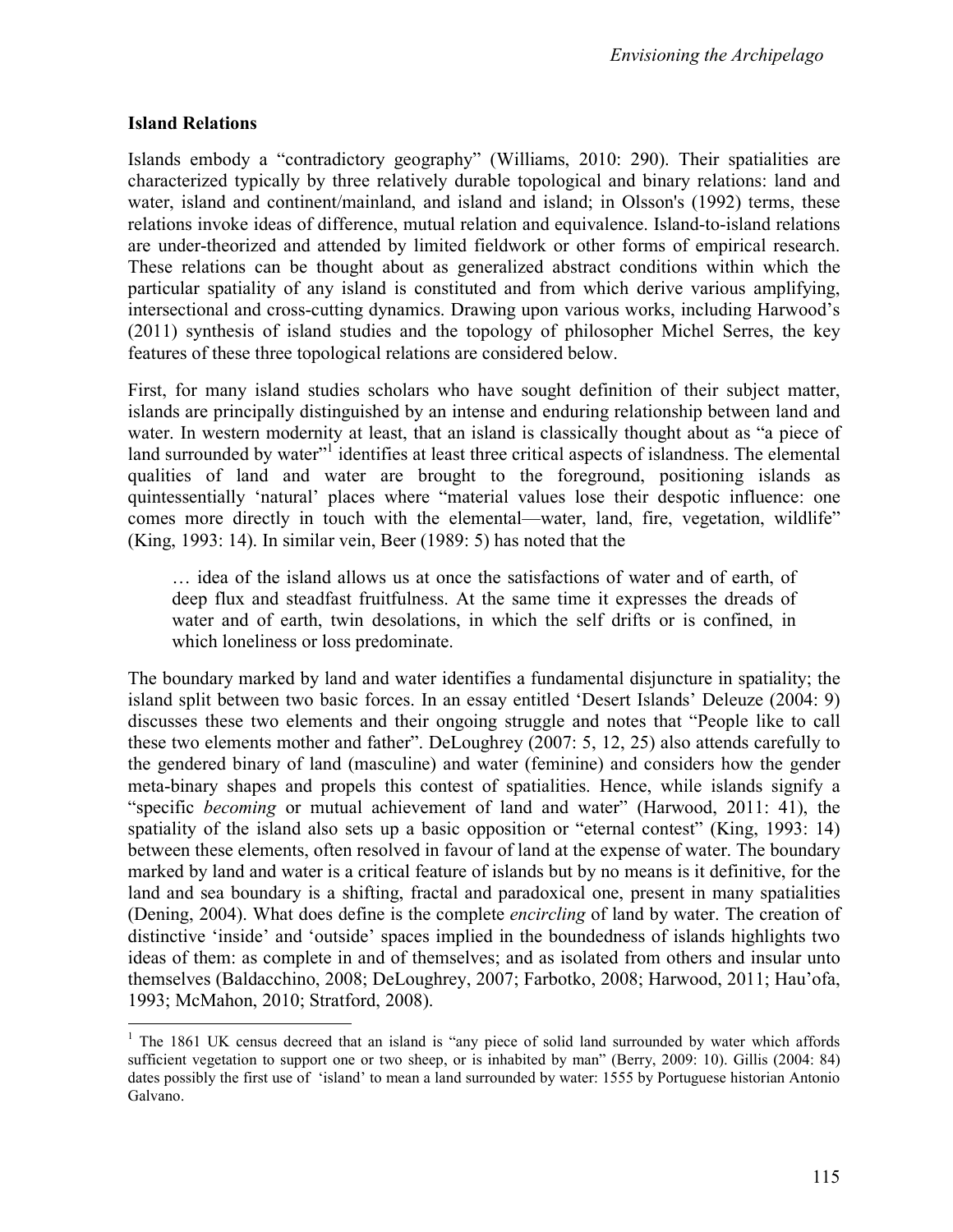The second topological relation of the island discernible within island studies is that it is typically held in opposition to a continent, a relation which is usually materialized as a particular mainland. In a sense, islands and continents are each other's 'other' (Gibson-Graham, 1998; Said, 1978). On the surface, this relationship is characterized by a difference in size: islands are small, continents are very large. However, attempting to distinguish islands from continents/mainlands in terms of *absolute* size of land area or population, for example, works against a relational understanding. Indeed it seems most islands invariably embrace other islands within their spatial ambits: smaller islands off their coasts; larger islands (mainlands?) to which they belong; and internal islands (of interest, conflict or other assemblages, for instance) that may exist should their boundedness be fractured (Baldacchino, 2002; Stratford, 2006). Rather, the scalar relationship between island and continent points towards *relative* differences and representations whereby islands are seen as necessarily smaller than continents. Indeed, islands—and their constituent residents and dynamics—are routinely perceived and expected to be vulnerable, fragile, dependent and problematic on the basis of a categorical difference that is assumed to exist between continents/mainlands and islands, and which privileges the larger land mass<sup>2</sup>. The binary between continent and island is "structured by hierarchies of value, as much as size: presence/absence, sufficiency/insufficiency, positivity/negativity, completeness/lack" (Gibson-Graham, 1998: 2). Such a mix of categorical and relative evaluations positions islands as both microcosms of continents/mainlands as well as quintessentially different or particularized others.

A third topological relation is much less commonly deployed than the previous two; it foregrounds interactions between and among islands themselves. A complex and manifold lineage of real and imaginary places may be mobilized in any given instantiation of 'island'. Yet, for various reasons—historical, geographical, political and economic—multiplicities of islands have gravitated towards some putative 'unity'. Alternatively, an archipelagic feature of islands is exemplified in Benítez-Rojo's (1996: 1) idea of "the repeating island":

In recent decades we have begun to see a clearer outline to the profile of a group of American nations whose colonial experiences and languages have been different, but which share certain undeniable features. I mean the countries usually called "Caribbean" or "of the Caribbean basin". This designation might serve a foreign purpose—the great powers' need to recodify the world's territory better to know, to dominate it—*as well as a local one, self-referential, directed toward fixing the furtive image of collective Being* (emphasis added).

Moreover, this Being is:

… a discontinuous conjunction (of what?): unstable condensations, turbulences, whirlpools, clumps of bubbles, frayed seaweed, sunken galleons, crashing breakers, flying fish, seagull squawks, downpours, nighttime phosphorescences, eddies and pools, uncertain voyages of signification; in short, a field of observation quite in tune with the objectives of Chaos … Chaos looks toward everything that repeats, reproduces, grows, decays, unfolds, flows, spins, vibrates, seethes … Chaos provides a space in which the pure sciences connect with the social

<sup>-</sup><sup>2</sup> There are a few exceptions, such as Singapore-Malaysia, which justify the rule (Barter, 2007).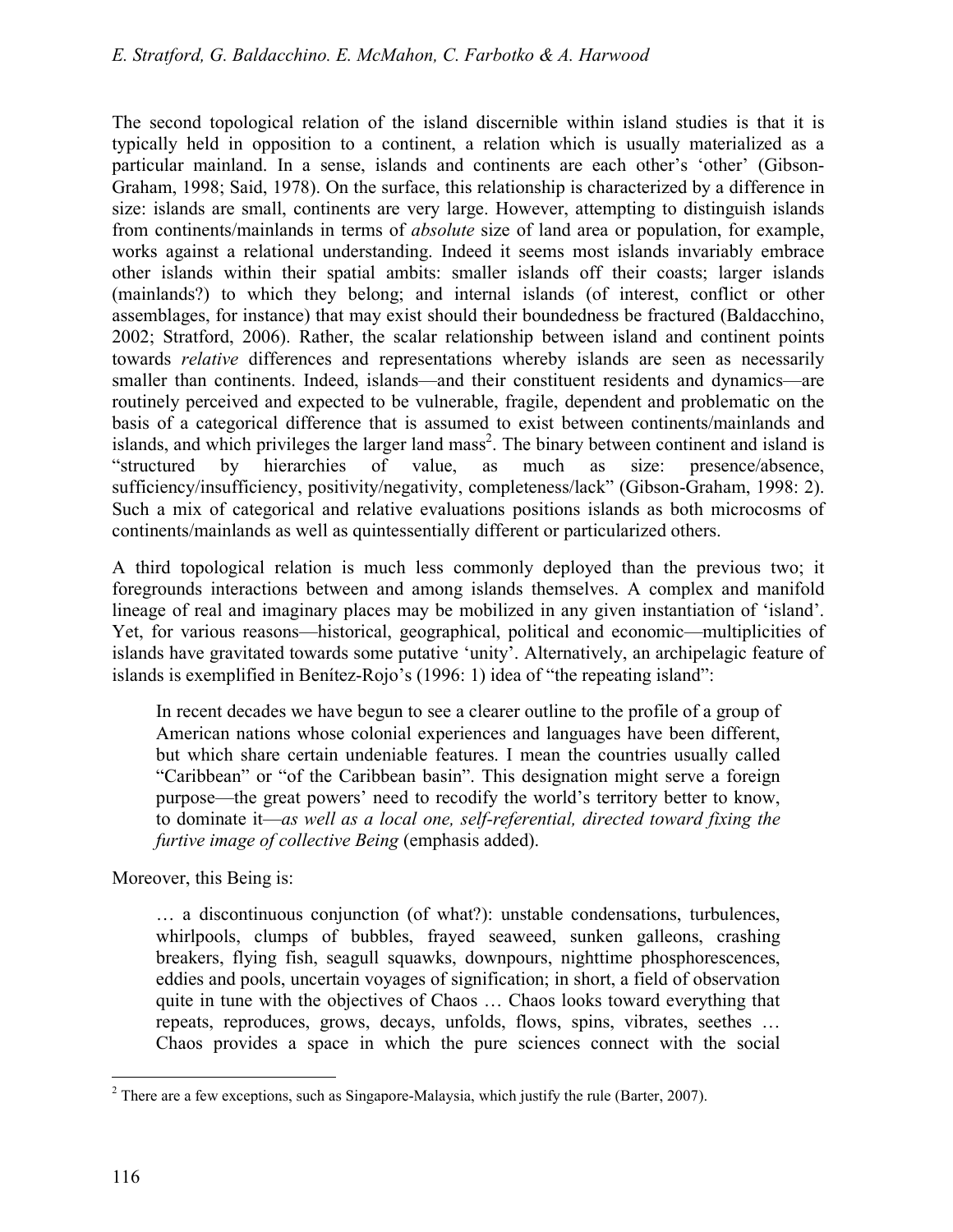sciences, and both of them connect with art and the cultural tradition (Benítez-Rojo, 1996: 2-3; parentheses in original).

For Benítez-Rojo, analysis of repeating, decaying, unfolding, *changing* islands proceeds "under the influence of this attitude" (*ibid*.: 3). Such a "clear outline" (*ibid*.: 1) remains largely under-utilized to date, and is worth further and more penetrating attention. At first glance, it is a liberating rubric of repetition that avoids categorization, one effect of which simplifies and stereotypes in order to numb and subjugate (Said, 1978). Yet there is something about the privileging of 'repetition' that is troubling: repetition can mean duplication, or cloning; and yet no two islands are ever alike.

Thus 'repeated islands' and archipelagos are not the same thing. Indeed, for the notion of repetition to hold, it has to be specified in terms of a particular and paradoxical understanding: Benítez-Rojo (1996: 3) uses the term in the "discourse of Chaos" where every repetition is a practice that necessarily entails a difference and a "step towards nothingness"; this chaos is liberating because the reader so attuned has access to the "opening of unexpected corridors allowing passage from one point to another in the labyrinth". Here, then, we are concerned with the model itself, and concur with DeLoughrey (2007) that it also describes modes of colonial expansion, and specifically that pertaining to England, which came to be constituted as the island of Great Britain, then repeated itself across the Caribbean. Glissant (1997: 14) too, writes of this colonial transposition that the capitals of conquerors "went where they went. 'Rome is no longer in Rome, it is wherever I am'". Repetition is not the answer in itself: somehow it does not escape the overarching structures and dynamics of power. Hence, the possibilities in Benítez-Rojo's work need to be taken up with careful consideration.

Pocock (2005: 29) offers a different explanatory rubric while invoking the concept of "the Atlantic archipelago". This term replaces that of the British Isles, and reflects a sub-continental amalgam off the coasts of northwest Europe wherein resides a historically uneasy and problematic relationship between and among England, Scotland, Ireland and Wales. This history is not a continental or Euro-centric narrative of Britain and of the origins of its empire. Rather, it is one that sees "people in motion, histories traversing distance ... [and in oceans] "not in narrow seas ... and 'identities' (the term is overworked) never quite at home" (*ibid*.: 23, parenthesis in original). Pocock explains how he owes this ontology to another "antipodean archipelago", that of his own New Zealand. He admits that, although living in the continental United States, he still regards the world as "an archipelago of histories rather than a tectonic of continents" (*ibid.*: 19). He sees histories as "both transplanted by voyagings and generated by settlements and contacts", thus climbing to anticipate some of the post-modern stress on fictiveness and momentariness (*ibid*.). In turn, Bourke's (2010: 767) reading of Pocock is noteworthy here, since he emphasizes the latter's "civic understanding of political society" in discussions about identity, plurality and diversity: a point that underscores the importance of context, and one with which we have considerable sympathy.

## **A Least Examined Metageography**

The relation of island to island is characterized by repetition and assorted multiplicity, acting to intensify, amplify and disrupt relations of land and water, island and continent/mainland (Harwood, 2011). The most common definition of the archipelago is 'a group of islands'. This construct is simple, yet powerful: archipelagic formations are common—the world is one such.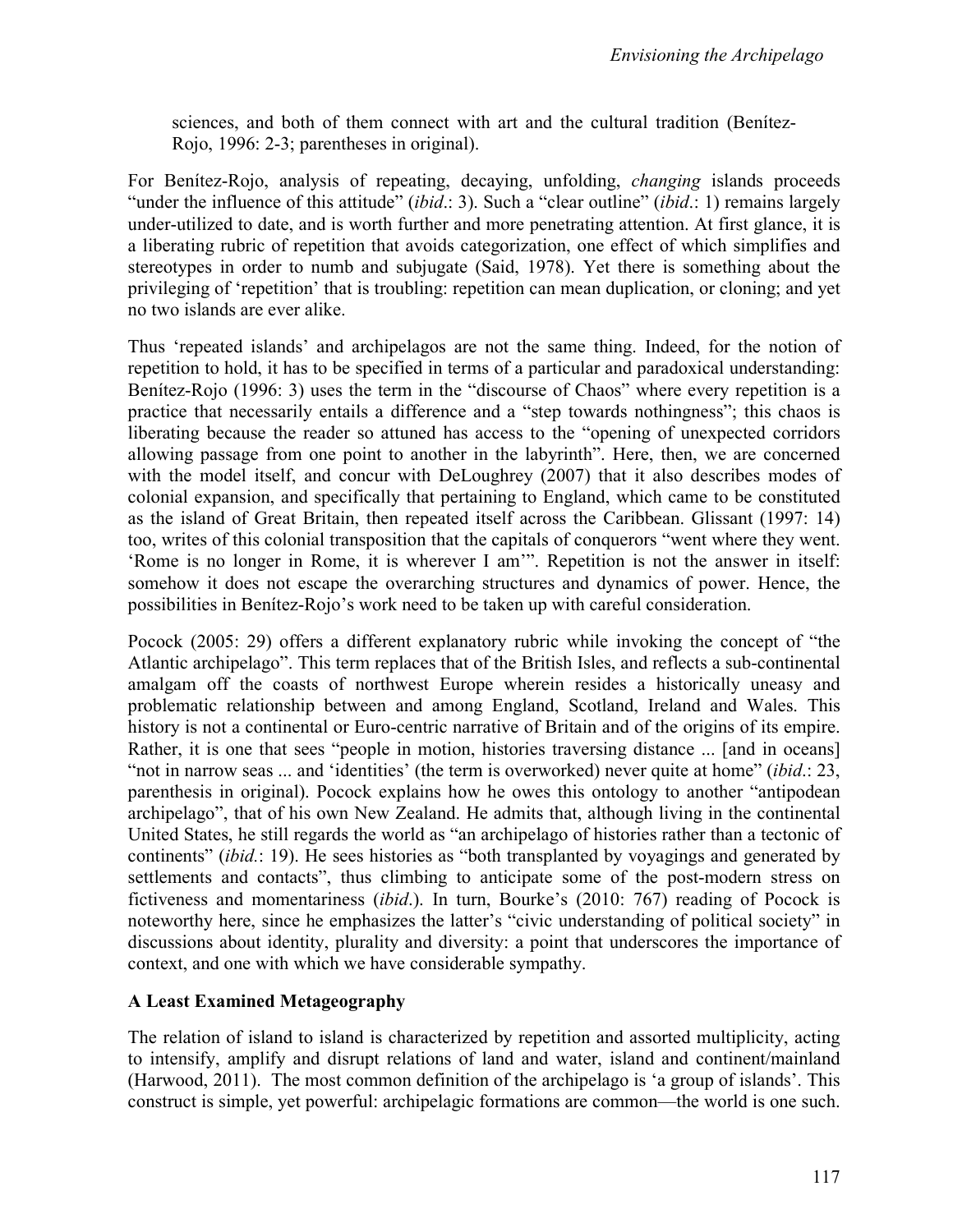For example, in different ways the nine circles of suffering in Dante's *Inferno* or the sixepisode *Star Wars* series may be read as stories of archipelagic relations. So, too, is Homer's *Odysse*y, an epic narrative which, as Conrad (2009: 39) notes, "belongs to the different genre of romance, whose storytelling is digressive, elastic, potential endless". More recently and of significance, Caribbean poets such as Walcott (1991; 1992), Brathwaite (1983; 1988) and Glissant (1997; 2005) have made explicit links between poetics and the relationality of the archipelago. In the visual arts, too, the archipelago underpins a range of representations. Consider sculptor Leo Saul Berk's *Archipelago, 2005*, a delicate work that conveys the relationality of assemblages of islands , or batik artist Mary Edna Fraser's series on the expanding oceans and on barrier islands, among them *Maine Coastline, 1994* or *Venice (Italy), 2000* or Magdalene Island (Quebec, Canada) artist Jean-Yves Vigneau's 'atlas of island shapes' (see Figures 1, 2 and 3).

In the field of island studies, the archipelago remains one of the least examined metageographical concepts (Lewis & Wigen, 1997). To us, it now seems strangely absent from, or merely implied in, much island studies scholarship. Indeed, driven as it is by the first two topological relations described in this paper, islands are too often conceived glibly in such scholarship as separate from the very archipelagos they may occupy or constitute (as if the  $\alpha$  archipelago did not exist or had been rendered ghostly)<sup>3</sup>. Equally, archipelagos may be erased in descriptions of island groups that reduce them to a single entity, which is in stark contrast to Benítez-Rojo's idea of a collective being or of Pocock's assemblage. A scan by us of weekly Google Scholar alerts for the term 'archipelago' over recent years has mainly landed academic contributions that deploy the archipelago term uncritically as a descriptive, physical geographical referent (for example, the Azores archipelago; the archipelago of Cape Verde). Perhaps there is need to pursue in studies of the archipelago what Fletcher (2011: 18) has proposed for the island: "the idea of 'performative geographies' as an approach to studying the island as a space of cultural production which privileges neither geography or literature (in their narrow senses) but insists on their interconnection".

In our work, the basis for this 'performative geography' (after Fletcher, 2011)—or producing the reality we purport to describe—resides partly in our understanding that the archipelago has been at the core of the constitution of civilizations, collective identities and sovereign states, and central to much scientific discourse. In his analysis of the 'dance of the islands' of the fifth century Ægean, for example, Constantakopoulou (2007) identifies the connectivity between islands as one of the two defining aspects of Ægean 'insularity'—the other being isolation. He writes how, in the Ottoman period, the Ægean Sea was called Adalar Denizi: Sea of Islands. Constantakopoulou emphasizes integration and collaboration when he observes that "islands were understood as distinct 'closed' worlds, ideal locations for the extraordinary and the bizarre, but *at the same time* they were also perceived as parts of a complex reality of interaction" (2007: 2, emphasis added).

 $\overline{a}$ <sup>3</sup> In this respect, Maddern & Adey (2008: 291) remind us that "there are a set of social theories that are now becoming increasingly important to understanding a whole host of spatial and social relationships: a concern with the most spectral aspects of space" that draw on Derridean notions of trace, erasure and the absent presence.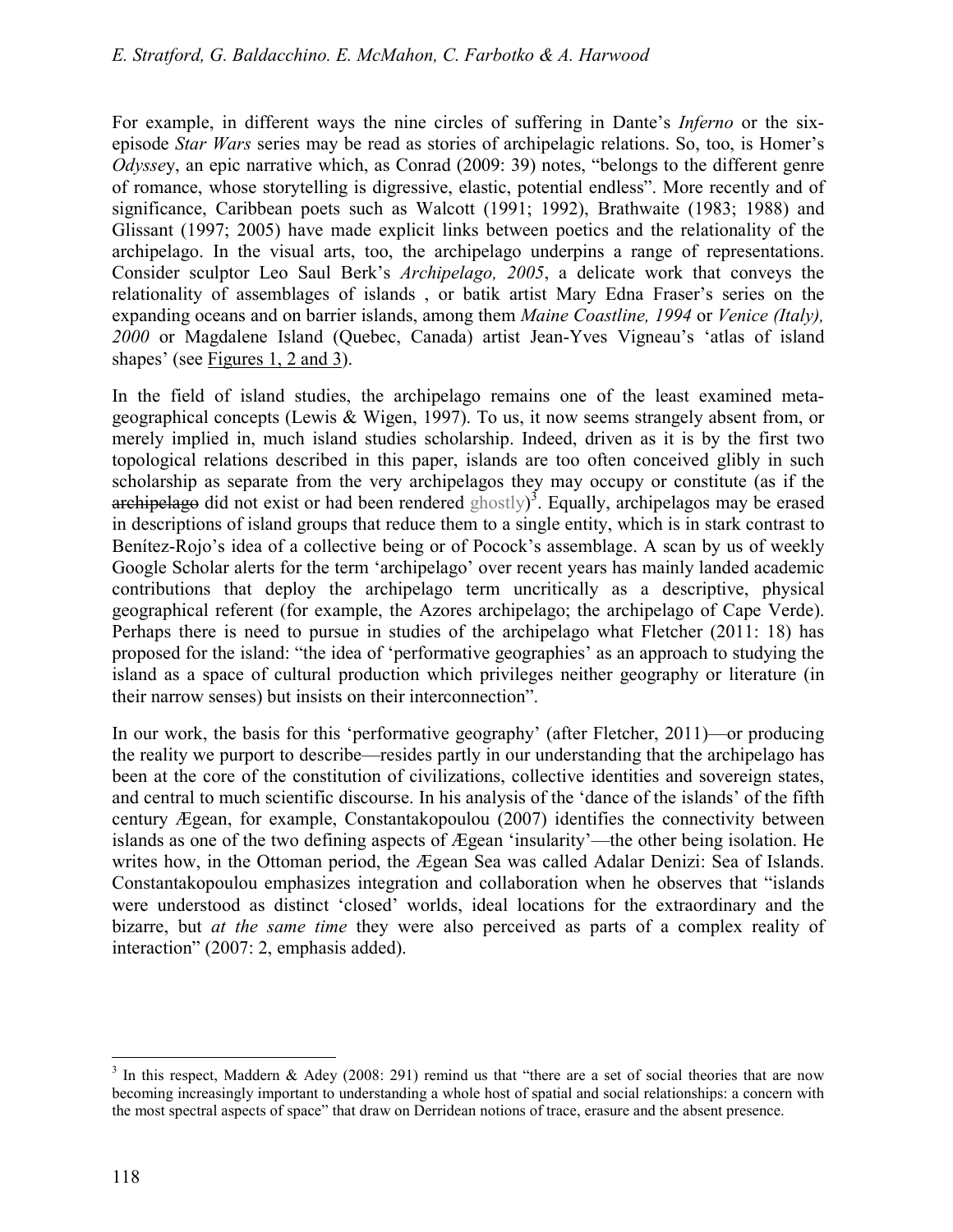Figure 1: Leo Saul Berk, *Archipelago,* 2005. Masonite and MDF, 90in x 120in x 3in Sarah and Richard Barton Collection. www.leosaulberk.com/page/catalog/heading/2815/artwork/6472. Reproduced with permission.



Figure 2: Mary Edna Fraser, *Venice (Italy),* 2000. 61in x 44in http://maryedna.com/. Reproduced with permission.

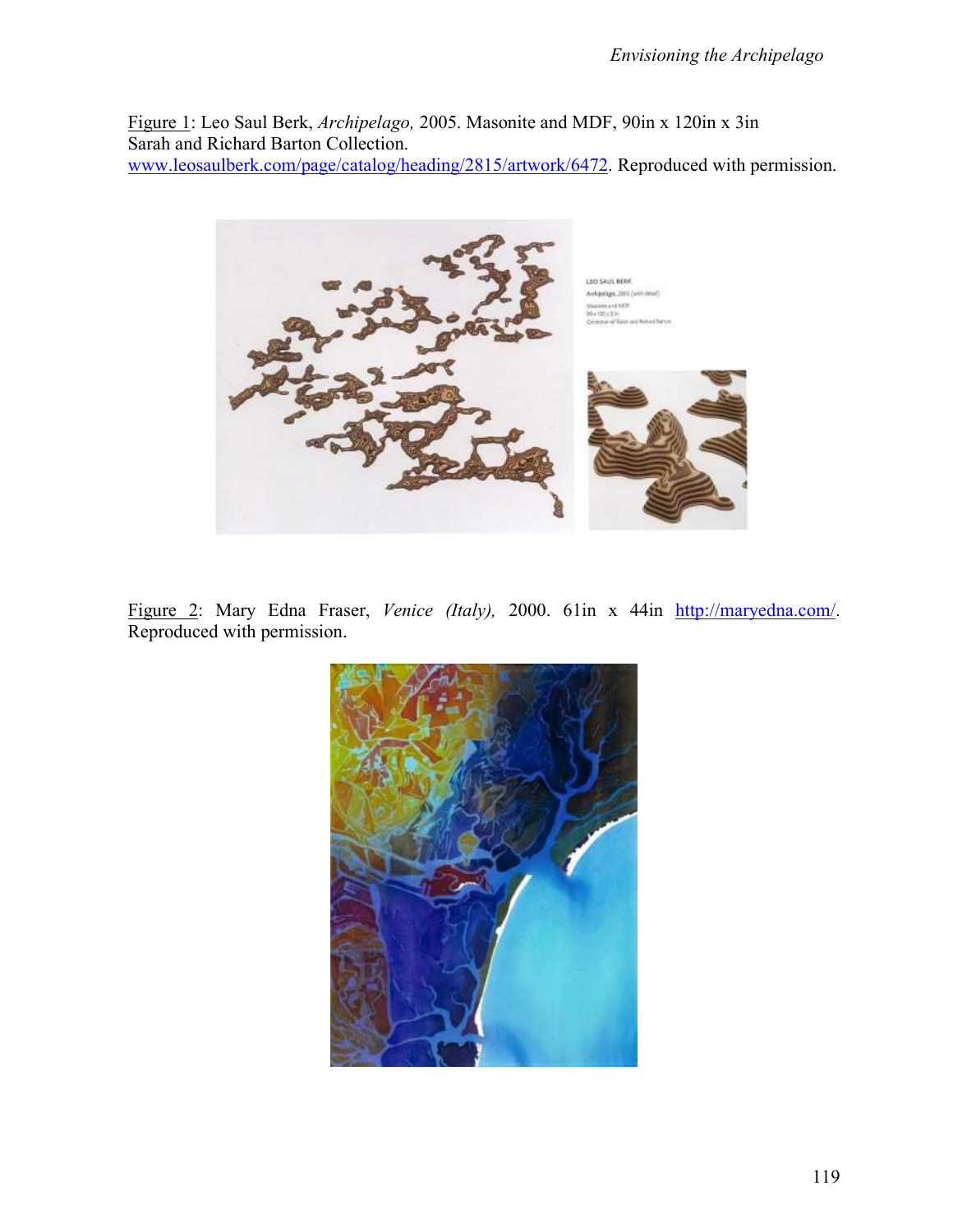Figure 3: Jean-Yves Vigneau, *Atlas of Island Shapes*. www.vigjy.net/artiste/proposinsulaires4.htm. Reproduced with permission.



This last point is worth elaboration. The etymology of archipelago provided in the Oxford English Dictionary indicates that the word was "evidently a true Italian compound" of *arch* (from the Greek signifying 'original', 'principal') and *pelago* (deep, abyss, sea). The coinage was probably suggested by the medieval Latin name of the Ægean Sea, *Egeopelagus*. The earliest usage of the word given by the OED occurs in a Treaty of 30 June 1268, between the Venetians and Byzantine Emperor Michael *Palaeologus*. What may be the first use, then, occurs in the context of the Byzantine empire's reclaimed power in the Ægean. Later uses in the early modern period indicate that the word continued to be used in its specific reference to the Ægean but was also gaining currency as a more general term for a group of islands in the sea. One representative example of this more general usage is found in Richard Hakluyt's influential *Divers voyages touching the discouerie of America* (1582), in which he writes: "These broken lands and Islands being very many in number, do seeme to make there an *Archipelagus*" (OED). Here, then, is a usage directly connected to a document promoting the British settlement of America. One further point of interest concerning the term's use occurs in a descriptive passage from Charles Merivale's *History of the Romans under the Empire* (1865) which states: "that the continent was an archipelago of insulated communities". In Merivale's work, then, the word refers to a collective of insulated—rather than insular—communities. They are not separated by water but by cultural difference and history.

Accordingly, this word, archipelago, rich in ancient resonance, also carries the weight of those histories and discourses. Indeed, it is inevitable that it does so. It is not innocent. Nor does its proposed use here replace or displace the utopian impulse so long associated with the island paradise. The archipelagic relation has, of course, been used cynically and opportunistically in the processes of colonial acquisition: island constellations have been convenient stepping stones of dominion; those shadows should not be forgotten in further analysis of the relationality that archipelagic thinking engenders. As the coinage and early uses of archipelago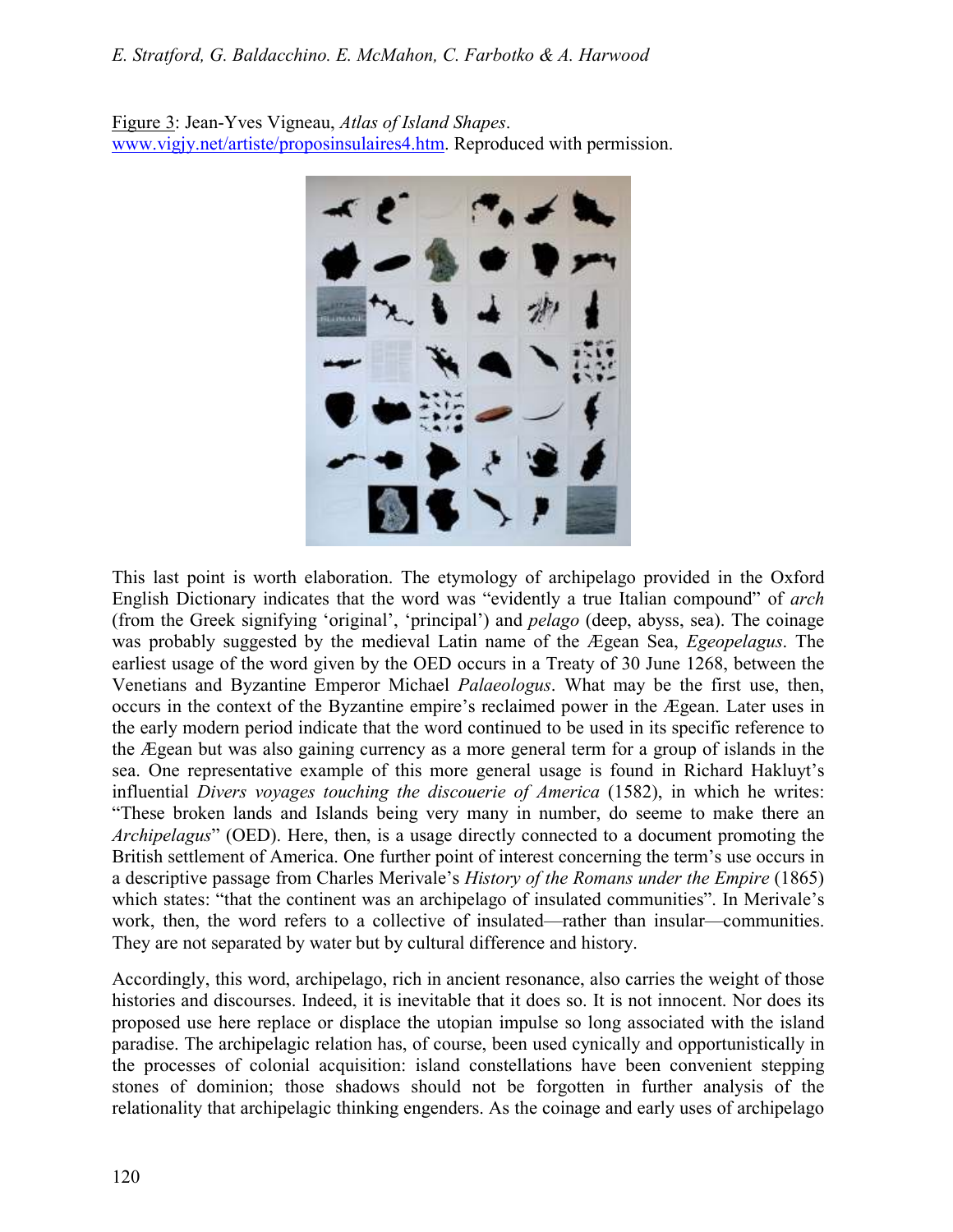clearly demonstrate, no word exists outside its culture and its utterance. But this relativity does not negate the utility of the term for current purposes. In our own time, the archipelago has been more readily associated with non-monological collectivity; as Deleuze's argues in his essay on Melville's Bartleby, the archipelago offers a model of "a world in process" rather than reified stasis; it is 'freedom' (Deleuze, 1997: 86).

### **A String of Archipelagos**

The Phoenician network of trade routes built around merchant cities, the Minoan civilization, the rule of the Republic of Venice in the Middle Ages, the dominance of the *Repubbliche Marinare* (Pisa, Genoa, Venice, Amalfi): here are similar assemblages (Horden & Purcell, 2000: 134). All such instantiations are of an "extended archipelago [in the Mediterranean] … the most hospitable sea on the globe" (Braudel, 1972: 115). Think, too, of the Haida Gwaii Nation and the Tlingit Confederation in British Columbia, Canada (Tollefson, 2003). Consider that the British empire relied on strategic island or peninsular fortresses at Aden, Hong Kong, Malta, Singapore, or Gibraltar (Lambert, 2005); or that Japanese imperial ambitions during the Second World War were enacted across chains of islands; or that most of the so-called SIDS (small island developing states) are multi-island polities; or that if one conceives of the archipelago in obvious or simple terms, there are four large archipelagic countries each with populations well over 60 million: Indonesia, Japan, the Philippines and the United Kingdom.

However, if one seeks to complicate these simple or obvious categorizations, various possibilities emerge. Canada, for example, may not come readily to mind as an archipelago; and yet the prospect of white Arctic icescapes melting to islandscapes of brown, green and blue invites a range of imaginative articulations by which to consider the implications of fluid marine and terrestrial environments. Canada has the world's longest shoreline, straddles three oceans, contains the world's most extensive lake region, and is the country with the largest number of islands. Indeed, islands delineate all Canada's four extreme compass points: to the north, south, east and west. Thus, it is timely to consider Canada not as a unitary land mass but as a series of multiple assemblages of coastal, oceanic and insular identities, even as its centre of politico-economic gravity remains stuck in the Alberta tar sands (Vannini *et al*., 2009).

Such counter-mapping is also pertinent to the world's largest island and world's smallest continent of Australia (McMahon, 2003; 2010; Perera, 2009; Stratford *et al*., 2011). 'Australia' is a political fiction that has been projected differently over numerous historical epochs, lurching from island, to continent, to empire, to nation—but rarely to archipelago, and this despite the reckoning by Geoscience Australia (2009) that 8,222 islands, islets and rocky outcrops constitute this national space. There is also the somewhat different reckoning by the Australian Government Department of Immigration and Citizenship, which has excised islands such as Cocos, Christmas and Ashmore from the national space for the purpose of 'managing' asylum-seekers. This situation invites a return to:

… repeating island stories [that] highlight how island constructions traveled with European migration and voyaging. While St. Ursula's islands and Antillia became cartographically fixed by Columbus in the Caribbean, other imagined islands like the Antipodes (*Terra Australis Incognita*) moved westward, out of the Atlantic region into the Pacific (DeLoughrey, 2007: 12).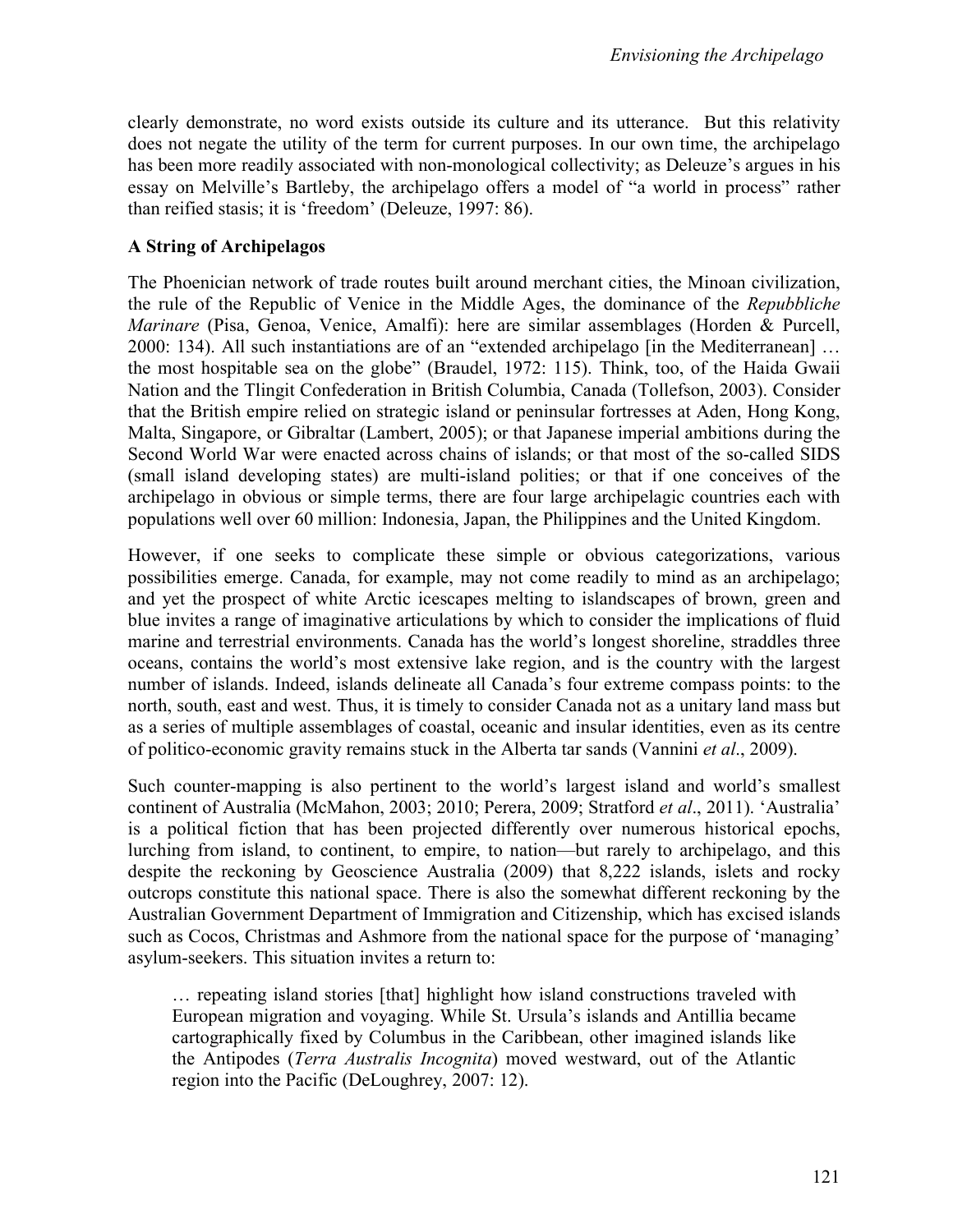The 'pursuit' of Australia in the geographical imagination—as it gained multiple expression in natural science, the humanities and emergent social sciences—was almost 'nesomaniacal' according to DeLoughrey, and hundreds of:

… explorers ... were sent to the Pacific to obtain this illusory counter-island to the northern hemisphere. Of course, these imagined island topographies were never homogeneously defined. Within their own time period they represented a system of ante-islands; heterotopias (*ibid*.).

Biogeography is equally rich in examples of assemblages in action. Archipelagoes are understood as constituted of multiple, isolated yet articulated habitats, shared eco-systems which can act as the locales for the unfolding of allopatric speciation and adaptive radiation (Losos & Ricklefs, 2009). Here, consider Darwin's (1859/1979) studies of finches in the Galápagos, Wallace's (1880/1975) remarks of butterflies from the Aru Islands and, more recently, Kaneshiro and colleagues' (2005) *drosophila* (housefly) studies in Hawai'i.

## **Immanent Constellations**

Returning to Benítez-Rojo and the possibilities that adhere to Chaos and the archipelago, it is useful to note that this is a unique assemblage (De Landa, 2006; Deleuze & Guattari, 1986) and a complex ecology (Botkin, 1989; Haila & Dyke, 2006), whereby "bits and pieces achieve significance in relation to others" (Law & Mol, 1995: 276). The significance of the assemblage is ontogenic: it is not simply a gathering, a collection, a composition of things that are believed to fit together. *Assemblages act in concert*: they actively map out, select, piece together, and allow for the conception and conduct of individual units as members of a group. Deleuze & Guattari (1986) use the example of constellations: assemblages of heavenly bodies that, like Orion the Hunter, take on one (or more) recognizable forms only when their wholeness arises out of a process of articulating multiple elements by establishing connections amongst them. An archipelago is similar: its framing as 'such and such an assemblage' draws our attention to the ways in which "practices, representations, experiences, and affects articulate to take a particular dynamic form" (Slack & Wise, 2005: 129). Perhaps, at least as conceptual manifestations, archipelagos are fluid cultural processes, sites of abstract and material relations of movement and rest, dependent on changing conditions of articulation or connection.

DeLoughrey (2001: 23) is an early proponent of the need for such liquid narratives: in her case, in relation to island migrations that speak to the 'rosaries' of archipelagos that are the Pacific and Caribbean:

… no island is an isolated isle and … a system of archipelagraphy—that is, a historiography that considers chains of islands in fluctuating relationship to their surrounding seas, islands and continents—provides a more appropriate metaphor for reading island cultures. Not surprisingly, writers from the Caribbean and Pacific such as Edouard Glissant, Epeli Hau'ofa, and Derek Walcott have called for a cartography of archipelagoes that maps the complex ebb and flow of immigration, arrival, and of island settlement.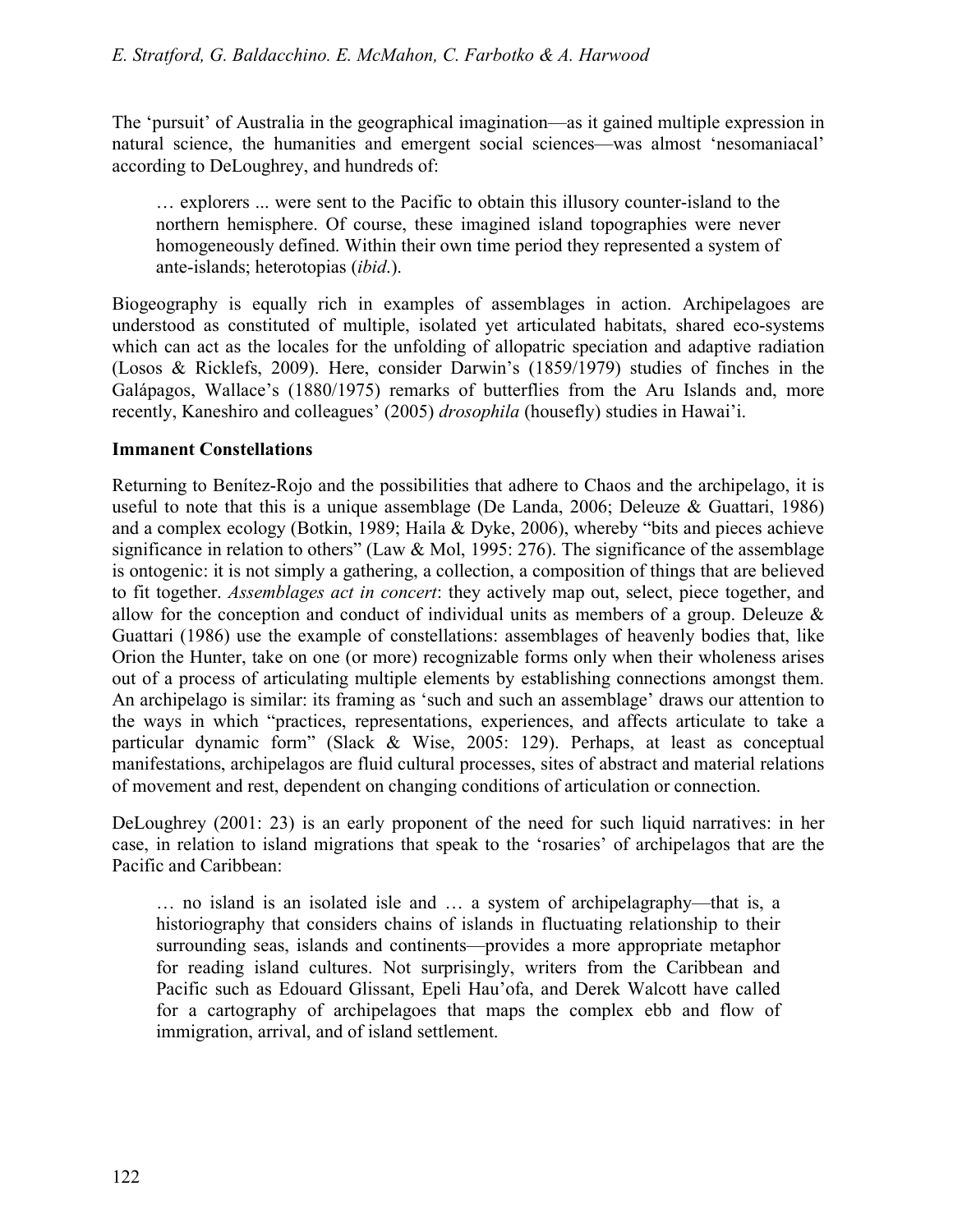Assuredly, an archipelagic turn is salient in the Pacific: the first ocean to be settled, the last major island region to be colonized by the West, and the one that has proportionately witnessed most indigenous people survive 'the fatal impact' (Moorehead, 1990). The Pacific was probably the site of the development of the world's first ocean-going vessels and navigation systems, and the original settling of and travel between the islands, from which emerged powerful collective identities, as well as shared myths and languages (Nunn, 2009).

One of the best known, and most critiqued, expressions of this stance was offered by Epeli Hau'ofa (1993: 5) via exhortations to Polynesians to see themselves as a proud and powerful community that straddles across ocean and multiple jurisdictions as a sea of islands: "There is a gulf of difference between viewing the Pacific as 'islands in a far sea' and 'a sea of islands'". Dening (1980), Ihimaera (2003) and Wendt (1977) complement this approach, deploying autochthonous Polynesian epistemologies in their work. Richards (2008) too, provides an alternative understanding of Polynesian settlement of the Pacific. Rather than consider a dispersal via canoe from a fixed 'homeland', he positions the Polynesian homeland, Hawaiki, as a space of 'mytho-praxis' connected through time and by voyaging, to the journeys of ancestors. In this way, Hawaiki's location shifted whenever the large double canoes ventured east, a new Hawaiki located, and itself becoming springboard for further migrations.

Consider, too, the name 'Tuvalu', which is inherently archipelagic. Its origins are uncertain, but it seems probable that the word 'Tuvalu' gained significance only after contact with non-Oceanic peoples. *Tu* means 'to stand' and *valu* means 'eight'. The name Tuvalu draws on an identity based on shared senses of competition and cooperation between and among the communities of eight of nine islands in the archipelago—all except one being traditionally inhabited. The word may have found its initial spark of existence at the insistence of Donald Kennedy, an administrator, teacher and amateur anthropologist from New Zealand who lived in Tuvalu, then called the Ellice Islands, between two world wars. A possibly pivotal event is recounted (Paalo, 1981): when Kennedy insisted that a group of boys assisting him to conduct fieldwork should sit together and discuss a meaningful indigenous name for the Ellice Islands. 'Tuvalu' is what they agreed on. The name Atu Tuvalu—cluster of eight—was considered 'native' only a few decades later (Roberts, 1958). However, that the word Tuvalu is a recent creation is in dispute. Some record the name for Tuvalu before European contact as Te Atu Tuvalu—archipelago of eight, or eight standing together—suggesting a long-standing collective identity (Connell, 1980). Either way, it is a word that reflects the importance of the eight *fenua* that comprise this archipelagic state: a term denoting an island, its communities, and how community life is enacted in place and made mobile across places (*also* Farbotko, 2010a, 2010b). Whatever the origins of the word Tuvalu, it was legally and popularly recognized and cemented with the declaration of independence from Britain: October 1, 1978.

In the Caribbean, too, much has been done to delineate collective identity, shared sense of diaspora and history, settlement, mobility and change (Baldacchino, 2010; Connell, 1993; DeLoughrey, 2004; Lowenthal, 2007; McElroy, 2003; Sheller, 2009). Such labours underscore the archipelago's cultural relevance. This island region is much better marketed and branded in its totality than in its peculiarity; its most important exports—including various types of music and, of course, tourism—are likely more suggestive of the region than of its colonially fragmented political spaces.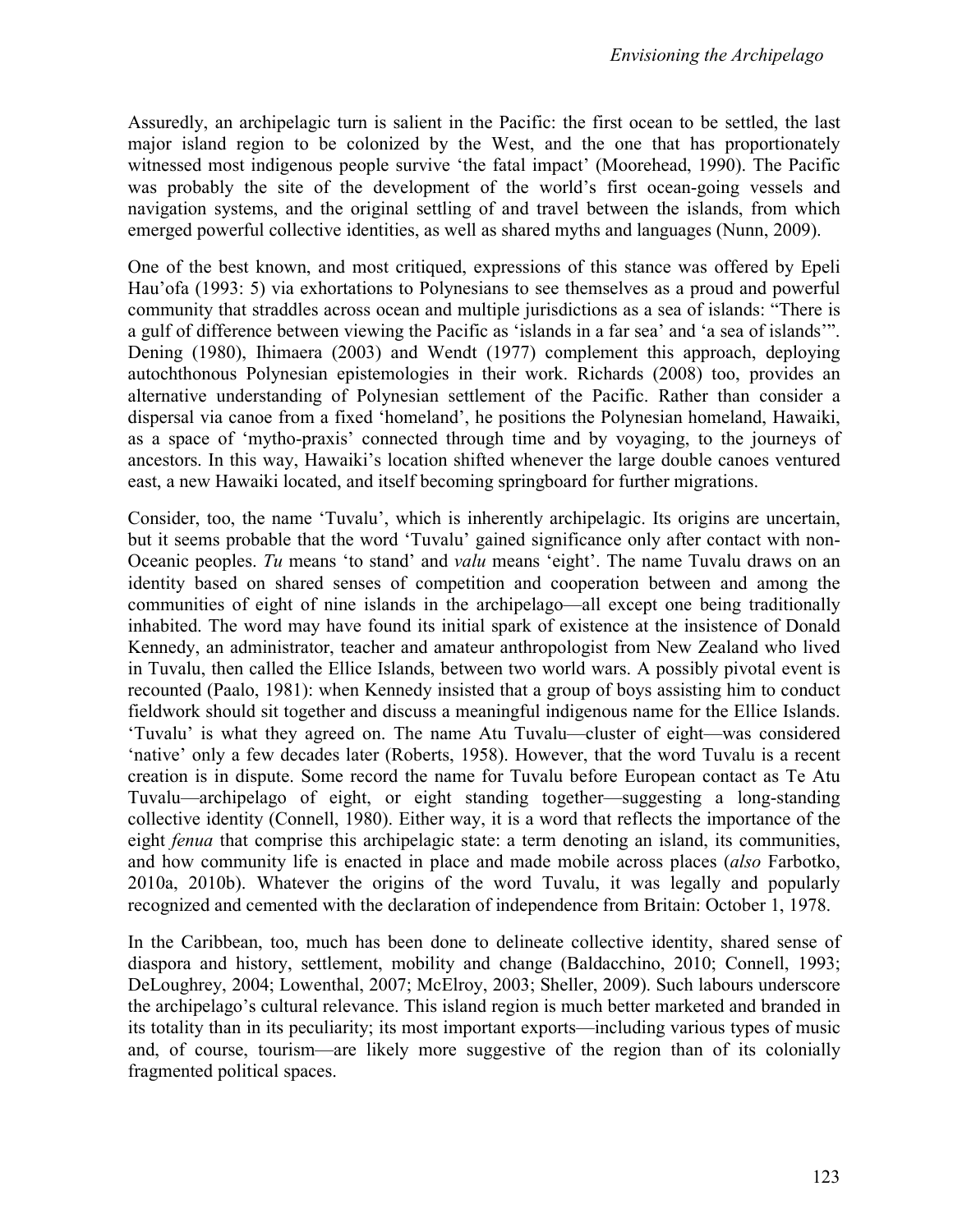## **A Wider Horizon: Returning To How**

In this emergent venture that invites from others a range of 'return conversations', we have sought to add to the revanchist stream of island studies research in two ways. First, we have highlighted particular limitations that arise from tenacious considerations of relations of land and sea, island and continent/mainland. We have posited that largely missing from these labours have been ontologies that illuminate island spaces as mutually constituted, coconstructed and inter-related. Second, we have mapped out and sought to justify a research agenda for a fuller exploration of a somewhat neglected, third set of relations: those pertaining to island and island.

We are drawn to such spaces of reflection because of the need for research on archipelagic relations as an antidote to the rhetorics of simpling, and in order to address the limitations and biases of dominant relations of land and sea, island and continent/mainland. Hence, the proposition that island studies scholars, and colleagues in allied fields, embrace agendas to explore alternative cultural geographies and alternative performances, representations and experiences of islands. Moreover, in the longer term we seek to understand how those who inhabit the archipelago, or how those who contemplate its spatialities, view, represent, talk and write about, or otherwise experience disjuncture, connection and entanglement *between and among* islands. In doing so, there is need to avoid presumptions about *how* archipelagic relations manifest, operate or circulate, for what would then remain to study?

Rather than advancing case studies, many island scholars are also keen to progress essentially comparative interdisciplinary work. Hence, this appeal for a (re)territorialization (Deleuze & Guattari, 1986); a re-/mapping of island-island connectivities. All unique in their various Euclidian and metaphysical parameters, yet strangely similar in their islandness, islands *qua* archipelagos invite us to recover a history and a practice of what Brathwaite called tidalectics; of tossings, across and between seas, of people, things, processes and affects: "technologies for un-islanding" (Pugliese, 2011: 148). 'Middle Passages' become cognitive spaces in their own right, redolent with meaning; points and platforms of observation and not just spaces of flows. In unsettling the imperial binaries of land and water, island and continent/mainland, we seek relational paradigms that transcend, and do not merely overturn or reproduce, current classifications and conceptualizations. This search is motivated by a realization:

Every constituent of an archipelago is an island that can seem isolated in and by itself, and that it is only in analysing how currents move between and among them, by locating vantage points that give one a wider horizon, that the pattern that suggests an archipelago reveals itself (Sengupta, n.d.: 1).

In musing about a research agenda for archipelagos, hard questions of method arise. In acknowledging both 'island matters' and that 'islands matter', how might one unsettle, reorder and reposition the multiplicity of islands? How to conceive of these multiplicities as elemental in the production of knowledge? How to inscribe these in/to regimes of practice that often misalign with, jar or upset hegemonic narratives that appear locked in unequal, mainlandisland dichotomies or that view land-sea relations as necessarily truncating and obstructing? And, in lieu of such narratives, how to trace different, emergent and immanent articulations of being and of lived experiences? How do islanders perform their identity in terms of islandisland relations rather than, and apart from, island-mainland interactions? How do they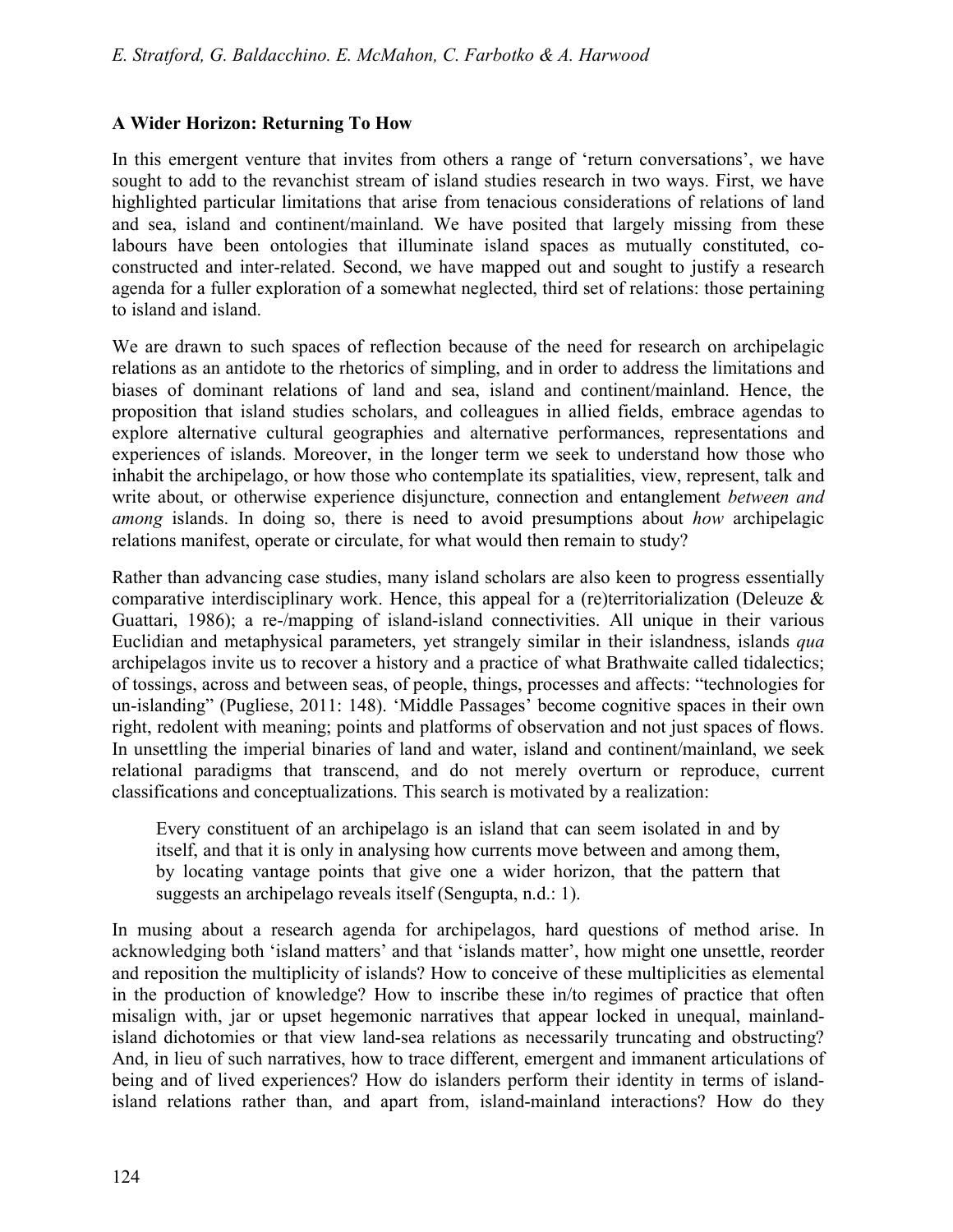represent islands in such terms? How do they see and re/present themselves, articulating their particularity in ways that may differ from those conceived from/by the centre? And can such ways of re/presentation be patterned, on the basis of what is shared across different islands?

We suspect that a focus on archipelagic text, talk and practice will embrace diverse methodological perspectives; given our proclivities, that includes the literary, artistic, geographical, cultural, anthropological and sociological. There is need, again, to be transparent about a basic premise here—theoretical and empirical archipelagic relations exist—and equally clear of a need to avoid assuming *a priori* how they may manifest. We also sense that a focus on text, talk and practice will allow scholars to occupy conceptual and empirical spaces between figure and ground—representational, performative and real spaces—in rethinking island-island, island/island, island:island relations (*after* Olsson, 1992), and the archipelago.

## **Closing**

For island scholars beyond the natural sciences, the archipelago is a conceptual tool too little drawn upon. Yet, it could be so useful to break out of stultifying and hackneyed binaries; privileging instead the power of cross-currents and connections, of complex assemblages of humans and other living things, technologies, artefacts and the physical scapes they inhabit.

Is it possible to listen and attend to this prospect for critical practice if we are theoretically tone-deaf to its tonality and timbre? The possibility of an absence of the necessary cognitive apparatus recalls Lyotard's formulation of the *differend*—of incommensurability and noncomprehension across cultures, beliefs and perspectives. Fittingly, Lyotard imagines one salve to this impasse as a movement between the islands of an archipelago; indeed, *the movement creates* the relation of an archipelago. He suggests that the translator, the one moving between the absolute difference and particularity of each island, can have no object of her own, no island home, only a milieu or field, which is the sea, the "*archepelagos,* or primary sea, as the Aegean was once called" (Lyotard, 1996: 131), liquid and exploratory narratives, performative geographies. This sea, of course, is another cultural space, but Lyotard's *archepelagos* resounds here with Hau'ofa's sea of islands. As a critical model, it advocates the necessary non-fixity of the researcher of islands who is perennially off home ground; at sea.

#### **Acknowledgements**

The ideas behind this paper have benefited from discussions held amongst the five of us at the University of Tasmania, Hobart, Australia, on 25 March 2011, and continued thereafter. An earlier draft of this paper was presented at the  $2<sup>nd</sup>$  international 'island dynamics' conference held in Floriana, Malta, in May 2011. We note and have welcomed rigorous and helpful comments provided by referees in the review stage: the usual disclaimers apply.

## **References**

Baldacchino, G. (2002) 'Jurisdictional Self-Reliance for Small Island Territories: Considering the Partition of Cyprus', *Round Table*, Vol. 365, No. 1, pp. 349-360.

Baldacchino, G., ed. (2007) *A World of Islands: An Island Studies Reader,* Charlottetown, Canada, Institute of Island Studies, University of Prince Edward Island.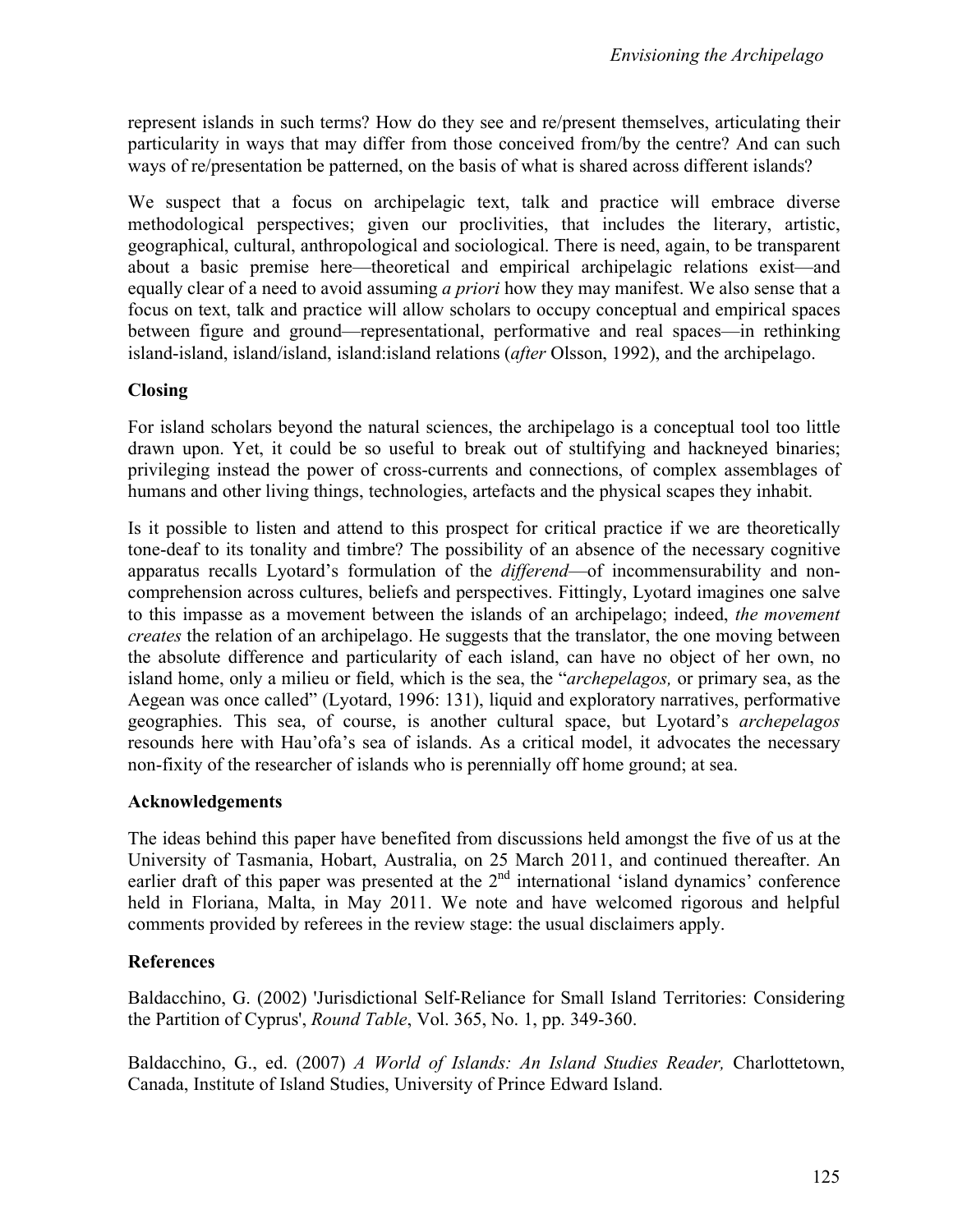Baldacchino, G. (2008) 'Studying Islands: On Whose Terms? Some Epistemological and Methodological Challenges to the Pursuit of Island Studies', *Island Studies Journal*, Vol. 3, No. 1, pp. 37-56.

Baldacchino, G. (2010) 'Islands and Beers: Toasting a Discriminatory Approach to Small Island Manufacturing', *Asia Pacific Viewpoint*, Vol. 51, No. 1, pp. 61-72.

Barter, P. (2007) 'Central Singapore Island; Peripheral Mainland Johor: Making the Link' in G. Baldacchino (ed.) *Bridging Islands: The Impact of Fixed Links*, Charlottetown, Canada, Acorn Press, pp. 261-276.

Beer, G. (1989) 'Discourses on the Island' in F. Amrine (ed.) *Literature and Science as Modes of Expression*, Boston MA, Kluwer Academic Publishers, pp. 1-27.

Benítez-Rojo, A. (1996) *The Repeating Island: The Caribbean and the Postmodern Perspective*, Durham NC, Duke University Press.

Berry, R.J. (2009) *Islands*, London, Collins.

Botkin, D. (1989) *Discordant Harmonies: A New Ecology for the Twenty-First Century*, Oxford, Oxford University Press.

Bourke, R. (2010) 'Pocock and the Presuppositions of the New British History', *The Historical Journal*, Vol. 53, No. 3, pp. 747-770.

Brathwaite, E.K. (1983) 'Caribbean Culture: Two Paradigms' in J. Martini (ed.) *Missile and Capsule*, Bremen, Germany, Universitat Bremen, pp. 9-54.

Brathwaite, E.K. (1988) *The Arrivants: A New World Trilogy--Rights of Passage / Islands / Masks*, London and New York, Oxford University Press.

Braudel, F. (1972) *The Mediterranean and the Mediterranean World in the Age of Philip Ii, Vol. I, Translated by Siân Reynolds*, London, Collins.

Connell, J. (1980) 'Atu Tuvalu: Group of Eight', *Hemisphere,* Vol. 25, No.1, pp. 102-107.

Connell, J. (1993) 'Anguilla: The Tourist Trajectory in a Microstate', *Caribbean Geography*, Vol. 4, No. 2, pp. 131-138.

Conrad, P. (2009) *Islands: A Trip through Time and Space*, London, Thames and Hudson.

Constantakopoulou, C. (2007) *The Dance of the Islands: Insularity, Networks, the Athenian Empire, and the Aegean World*, Oxford, Oxford University Press.

Darwin, C. (1859/1979) *On the Origins of Species by Means of Natural Selection, or the Preservation of Favoured Races in the Struggle for Life*, New York, Avenel Books.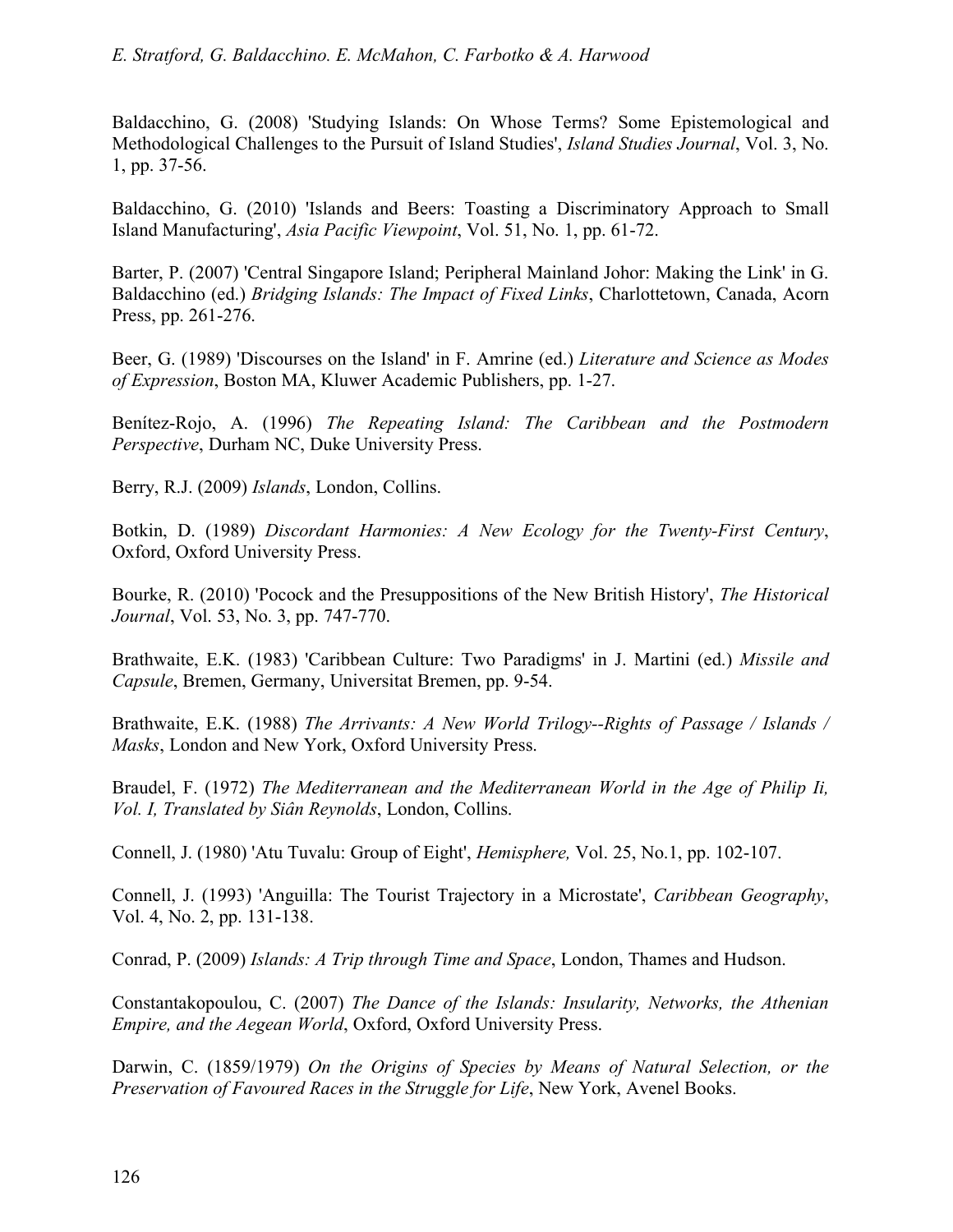De Landa, M. (2006) *A New Philosophy of Society: Assemblage Theory and Social Complexity*, London, Continuum.

Deleuze, G. (1997) 'Bartleby; or, the Formula' in *Essays Critical and Clinical*, Minneapolis MN, University of Minnesota Press, pp. 68-90.

Deleuze, G. (2004) *Desert Islands and Other Texts 1953-1974*, Los Angeles CA, Semiotext(e).

Deleuze, G. & Guattari, F. (1986) *Kafka: Towards a Minor Literature*, Minneapolis MN, University of Minnesota Press.

DeLoughrey, E. (2001) "The Litany of Islands, the Rosary of Archipelagoes": Caribbean  $\&$ Pacific Archipelagraphy', *Ariel: Review of International English Literature*, Vol. 32, No. 1, pp. 21-51.

DeLoughrey, E. (2004) 'Island Ecologies and Caribbean Literatures', *Tijdschrift voor Economische en Sociale Geografie*, Vol. 95, No. 3, pp. 298-310.

DeLoughrey, E. (2007) *Routes and Roots: Navigating Caribbean and Pacific Island Literatures*, Honolulu HI, University of Hawai'i Press.

Dening, G. (1980) *Islands and Beaches. Discourse on a Silent Land, Marquesas: 1774-1880*, Honolulu HI, University of Hawai'i Press.

Dening, G. (2004) *Beach Crossings: Voyaging across Times, Cultures, and Self*, Philadelphia PA, University of Pennsylvania Press.

Edmond, R. & Smith, V. (eds.) (2003) *Islands in History & Representation*, New York, Routledge.

Farbotko, C. (2010a) 'The global warming clock is ticking so see these places while you can: Voyeuristic tourism and model environmental citizens on Tuvalu's disappearing islands', *Singapore Journal of Tropical Geography*, Vol. 31, No. 2, pp. 224-238.

Farbotko, C. (2010b) 'Wishful sinking: disappearing islands, climate refugees and cosmopolitan experimentation', *Asia Pacific Viewpoint*, Vol. 51, No. 1, pp. 47-60.

Farbotko, C. (2008) *Representing Climate Change Space: Islographs of Tuvalu*, PhD Dissertation, Hobart, University of Tasmania, School of Geography & Environmental Studies.

Fletcher, L. (2011) '... Some Distance to Go': A Critical Survey of Island Studies, *New Literatures Review*. Vols. 47-48, pp. 17-34.

Geoscience Australia (2009) 'Education - Geoscience Basics - Islands', www.ga.gov.au/education/geoscience-basics/landforms/islands.jsp.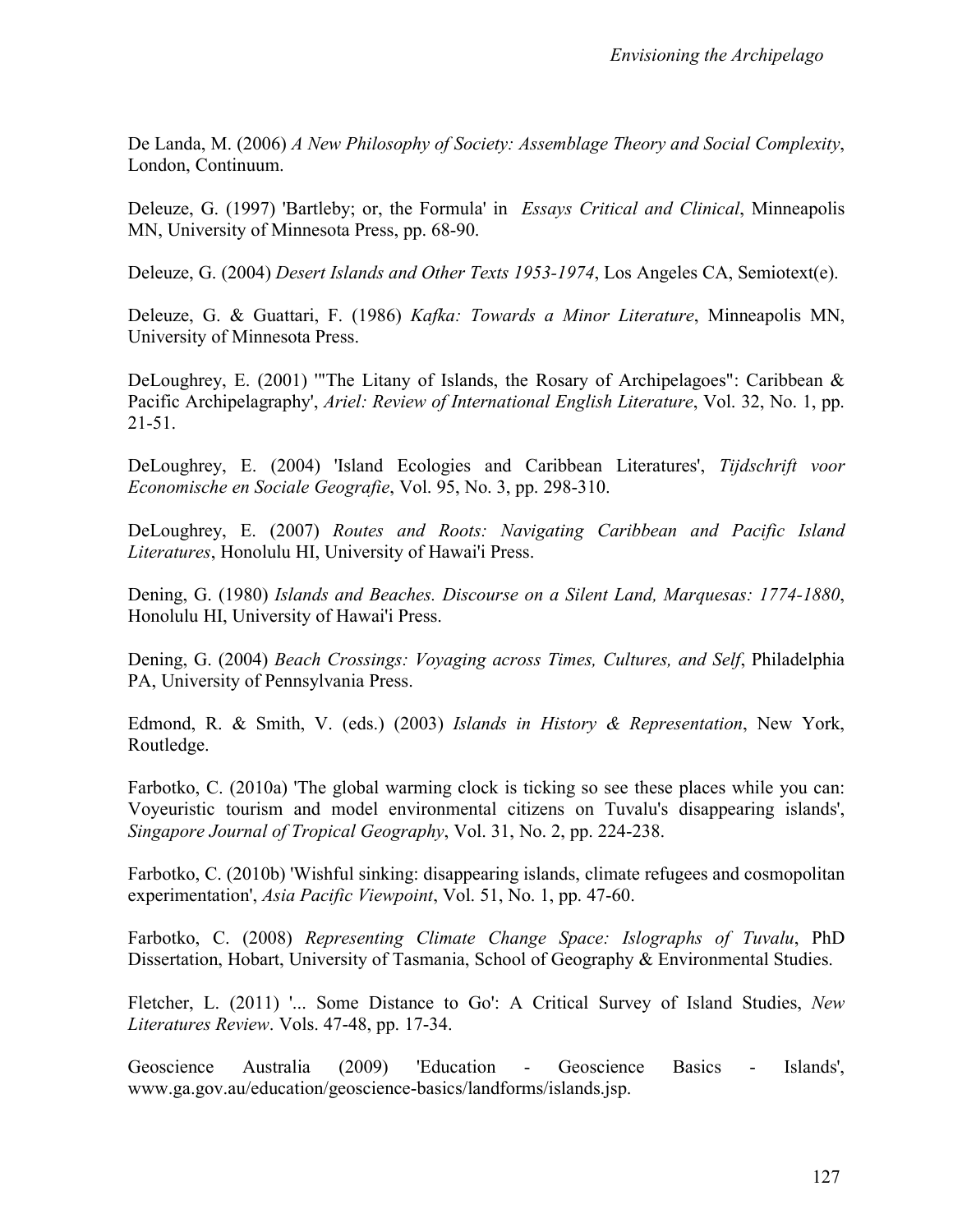Gibson-Graham, J.K. (1998) *Islands: Culture, Economy, Environment*. Second Joint Conference of the Institute of Australian Geographers and New Zealand Geographical Society, January 28-31, Hobart, New Zealand Geographical Society Conference Series No.19.

Gillis, J.R. (2004) *Islands of the Mind: How the Human Imagination Created the Atlantic World*, New York, Palgrave Macmillan.

Glissant, E. (1997) *Poetics of Relation.* Trans. Betsy Wing, Ann Arbor MI, University of Michigan Press.

Glissant, E. (2005) *Collected Poems of Edouard Glissant,* translated by J. Humphreys, Minneapolis MN, University of Minnesota Press.

Haila, Y. & Dyke, C. (eds.) (2006) *How Nature Speaks: The Dynamics of the Human Ecological Condition,* Durham NC, Duke University Press.

Harwood, A. (2011) *The Political Constitution of Islandness: The 'Tasmanian Problem' and Ten Days on the Island*, PhD Dissertation, Hobart, University of Tasmania, School of Geography & Environmental Studies.

Hau'ofa, E. (1993) 'Our Sea of Islands' in E. Waddell, V. Naidu & E. Hau'ofa (eds.) *A New Oceania: Rediscovering Our Sea of Islands*, Suva, Fiji, University of the South Pacific, pp. 2-16.

Ihimaera, W. (2003) *The Whale Rider*, New Zealand, Graphia.

Kaneshiro, K.Y., Chinn, P., Duin, K.N., Hood, A.P., Maly, K. & Wilcox, B. (2005) 'Hawaii's Mountain-to-Sea Ecosystems: Social-Ecological Microcosms for Sustainability Science and Practice', *EcoHealth*, Vol. 2, No. 1, pp. 1-12.

King, R. (1993) 'The Geographical Fascination of Islands' in D. Lockhart, D. Drakakis-Smith & J. Schembri (eds.) *The Development Process in Small Island States*, London, Routledge, pp.13-37.

Lambert, D. (2005) ''As Solid as the Rock'? Place, Belonging and the Local Appropriation of Imperial Discourse in Gibraltar', *Transactions of the Institute of British Geographers NS*, Vol. 30, No. 2, pp. 206-220.

Law, J. & Mol, A. (1995) 'Notes on Materiality and Sociality', *The Sociological Review*, Vol. 43, No. 2, pp. 274-294.

Lewis, M.W. & Wigen, K.E. (1997) *The Myth of Continents: A Critique of Metageography*, Berkeley CA, University of California Press.

Losos, J.B. & Ricklefs, R.E. (2009) 'Adaptation and Diversification on Islands', *Nature*, Vol. 457, No. 7231, pp. 830-836.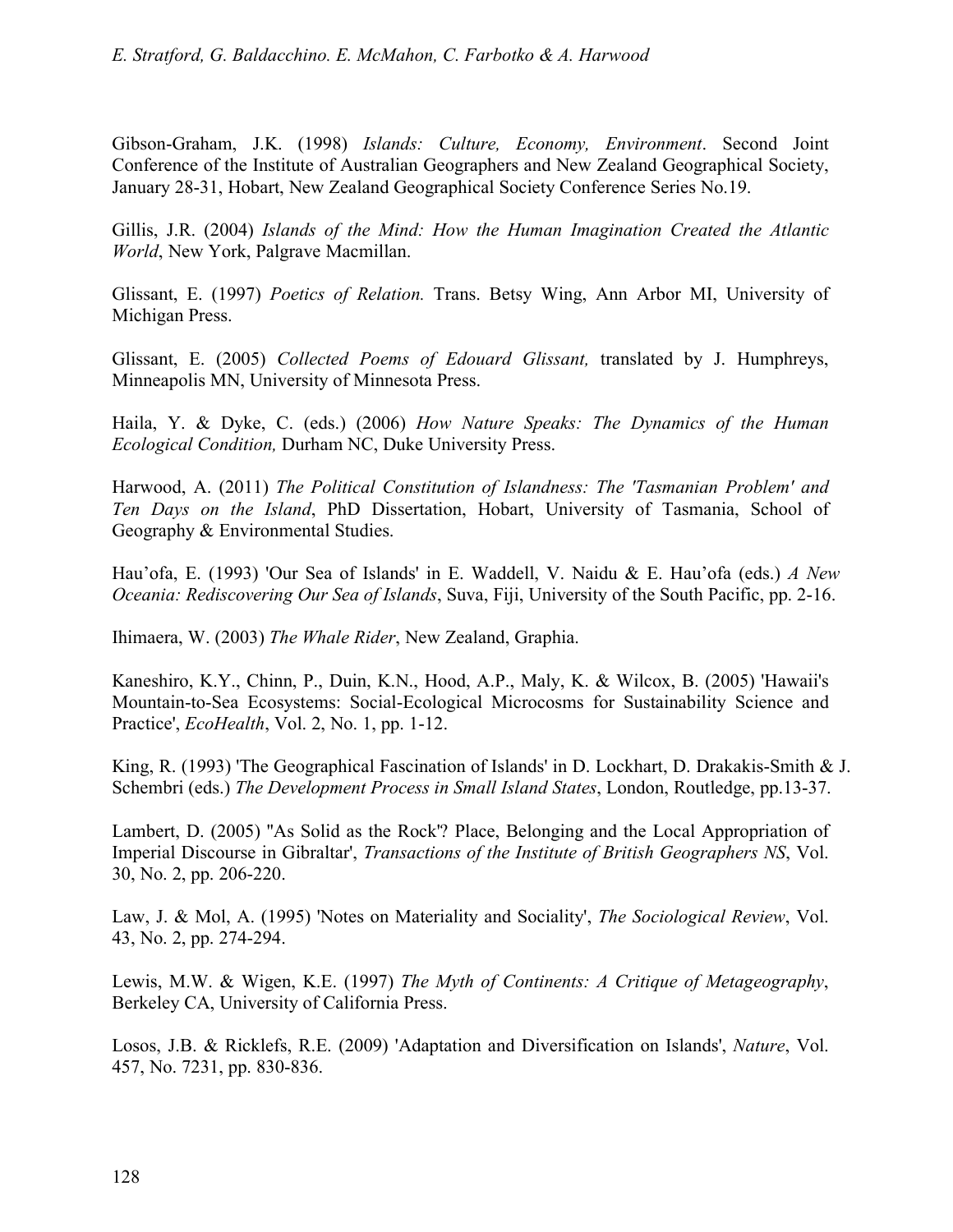Lowenthal, D. (2007) 'Islands, Lovers and Others', *Geographical Review*, Vol. 97, No. 2, pp. 202-229.

Lyotard, J.F. (1996) *The Differend: Phrases in Dispute*, Minneapolis MN, University of Minnesota Press.

Maddern, J.F. & Adey, P. (2008) 'Editorial: Spectro-Geographies', *Cultural Geographies*, Vol. 15, No. 3, pp. 291-295.

McElroy, J.L. (2003) 'Tourism Development in Small Islands across the World', *Geografiska Annaler*, Vol. 85B, No. 4, pp. 231-242.

McMahon, E. (2003) 'The Gilded Cage: From Utopia to Monad in Australia's Island Imaginary' in R. Edmond & V. Smith (eds.) *Islands in History and Representation*, London, Routledge, pp. 190-202.

McMahon, E. (2010) 'Australia, the Island Continent: How Contradictory Geography Shapes the National Imaginary', *Space and Culture*, Vol. 13, No. 2, pp. 178-187.

Merivale, C. (1865) *History of the Romans under the Empire*, London, Longmans, Green & Co.

Moorehead, A. (1990) *The Fatal Impact: The Invasion of the South Pacific: 1767-1840*, New York, Harper Collins.

Nunn, P. (2009) *Vanished Islands and Hidden Continents of the Pacific*, Honolulu HI, University of Hawai'i Press.

Olsson, G. (1992) 'Lines of Power' in T. Barnes & J. Duncan (eds.) *Writing Worlds: Discourse, Text & Metaphor in the Representation of Landscape*, London, Routledge, pp. 86-96.

Paalo, P.F. (1981) *Tuvalu Mo Te Atua: An Attempt at Interpretation*, Bachelor of Divinity Thesis, Suva, Fiji Islands, Pacific Theological College.

Perera, S. (2009) *Australia and the Insular Imagination: Beaches, Borders, Boats and Bodies*, New York, Palgrave Macmillan.

Pocock, C. (2005) ''Blue Lagoons and Coconut Palms': The Creation of a Tropical Idyll in Australia', *Australian Journal of Anthropology*, Vol. 16, No. 3, pp. 335-349.

Pugliese, J. (2011) 'Review of S. Perera: Australia and the Insular Imagination: Beaches, Borders, Boats and Bodies', *Continuum*, Vol. 25, No. 1, pp. 134-137.

Richards, C. (2008) 'The Substance of Polynesian Voyaging', *World Archaeology*, Vol. 40, No. 2, pp. 206-223.